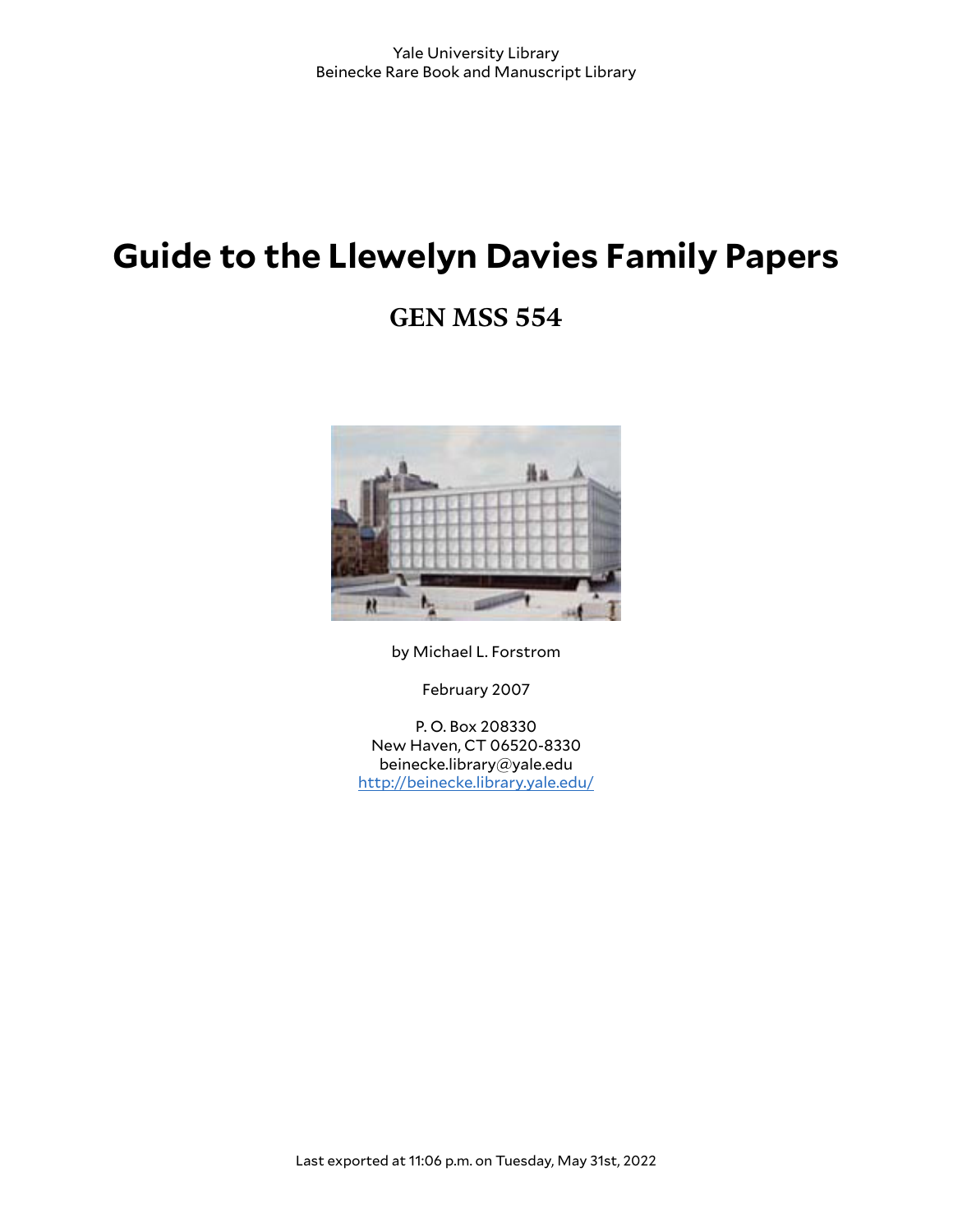# Table of Contents

| LLEWELYN DAVIES FAMILY CORRESPONDENCE COMPILED BY PETER LLEWELYN DAVIES  12 |  |
|-----------------------------------------------------------------------------|--|
|                                                                             |  |
|                                                                             |  |
|                                                                             |  |
|                                                                             |  |
|                                                                             |  |
|                                                                             |  |
|                                                                             |  |
|                                                                             |  |
|                                                                             |  |
|                                                                             |  |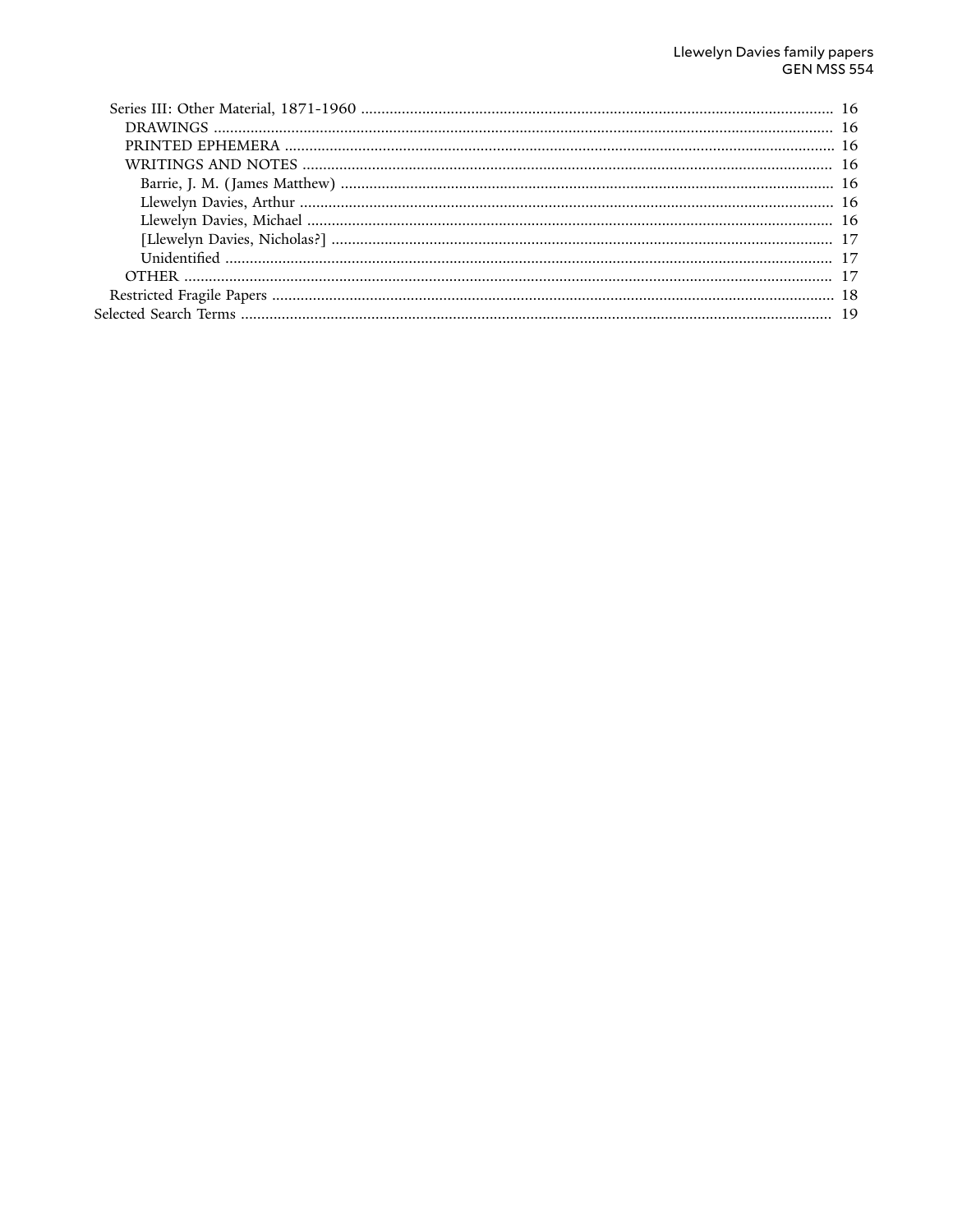# <span id="page-3-0"></span>**Collection Overview**

|                                                         | <b>REPOSITORY:</b> Beinecke Rare Book and Manuscript Library<br>P.O. Box 208330<br>New Haven, CT 06520-8330<br>beinecke.library@yale.edu<br>http://beinecke.library.yale.edu/                                                                                                                                                                                |
|---------------------------------------------------------|--------------------------------------------------------------------------------------------------------------------------------------------------------------------------------------------------------------------------------------------------------------------------------------------------------------------------------------------------------------|
| <b>CALL NUMBER: GEN MSS 554</b>                         |                                                                                                                                                                                                                                                                                                                                                              |
|                                                         | <b>CREATOR:</b> Llewelyn Davies family                                                                                                                                                                                                                                                                                                                       |
|                                                         | <b>TITLE:</b> Llewelyn Davies family papers                                                                                                                                                                                                                                                                                                                  |
|                                                         | <b>DATES: 1842-1963</b>                                                                                                                                                                                                                                                                                                                                      |
| <b>PHYSICAL DESCRIPTION:</b> 8.4 linear feet (12 boxes) |                                                                                                                                                                                                                                                                                                                                                              |
| <b>LANGUAGE: English</b>                                |                                                                                                                                                                                                                                                                                                                                                              |
|                                                         | <b>SUMMARY:</b> The Llewelyn Davies family papers contain correspondence, photographs,<br>and other material relating chiefly to the Llewelyn Davies family, though<br>materials also relate to members of the Du Maurier family and to author<br>and dramatist J. M. Barrie, whose character, "Peter Pan," was inspired by the<br>Llewelyn Davies children. |
|                                                         | <b>ONLINE FINDING AID:</b> To cite or bookmark this finding aid, please use the following link: https://<br>hdl.handle.net/10079/fa/beinecke.llewelyn                                                                                                                                                                                                        |

### <span id="page-3-1"></span>**Requesting Instructions**

To request items from this collection for use in the Beinecke Library reading room, please use the request links in the HTML version of this finding aid, available at <https://hdl.handle.net/10079/fa/beinecke.llewelyn>.

To order reproductions from this collection, please send an email with the call number, box number(s), and folder number(s) to [beinecke.images@yale.edu.](mailto:beinecke.images@yale.edu)

Key to the container abbreviations used in the PDF finding aid:

b. box

f. folder

# <span id="page-3-2"></span>**Administrative Information**

### <span id="page-3-3"></span>**Immediate Source of Acquisition**

The Llewelyn Davies Family Papers, formerly in the collection of Andrew Birkin, were acquired through purchase from Sotheby's, London, on the Edwin J. Beinecke Book Fund, 2004.

### <span id="page-3-4"></span>**Conditions Governing Access**

The materials are open for research.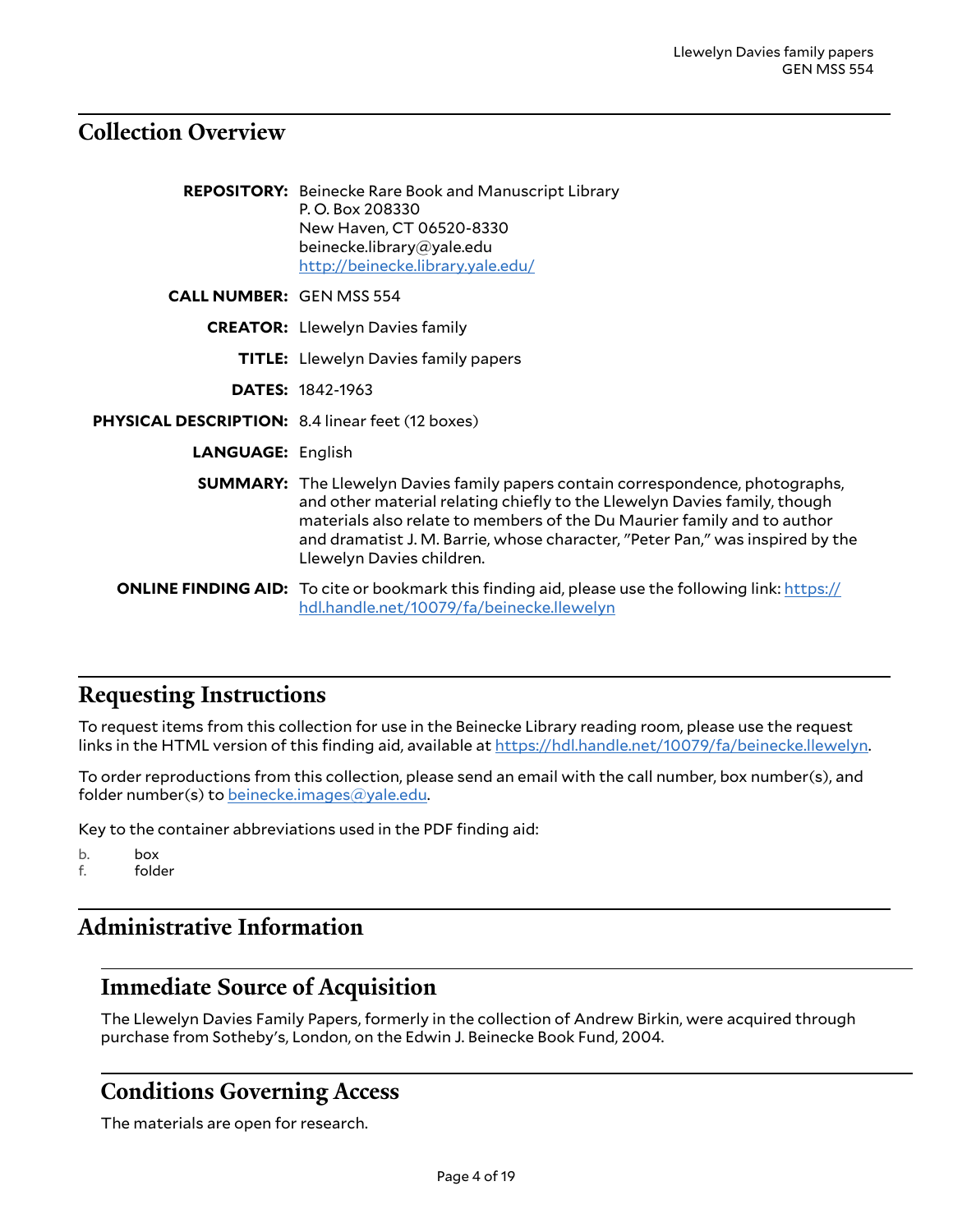Box 11: Restricted fragile material. Reference surrogates have been substituted in the main files. For further information consult the appropriate curator.

# <span id="page-4-0"></span>**Conditions Governing Use**

The Llewelyn Davies Family Papers are the physical property of the Beinecke Rare Book and Manuscript Library, Yale University. Literary rights, including copyright, belong to the authors or their legal heirs and assigns. For further information, consult the appropriate curator.

### <span id="page-4-1"></span>**Preferred Citation**

Llewelyn Davies Family Papers. General Collection, Beinecke Rare Book and Manuscript Library, Yale University.

### <span id="page-4-2"></span>**Associated Materials**

Related material can be found in the J. M. Barrie Collection, located at the Beinecke Rare Book and Manuscript Library, and the *Du Maurier Family Papers, 1818-1988*, located at the University of Exeter.

# <span id="page-4-3"></span>**LLEWELYN DAVIES FAMILY**

The following chart provides lines of descent for the Llewelyn Davies family.

John Llewelyn Davies (1826-1916) m. (1859) Mary Crompton (d. 1885)

- --Crompton Llewlyn Davies
- --Harry Llewelyn Davies
- --Theodore Llewelyn Davies
- --Margaret Llewelyn Davies (1861-)
- --Maurice Llewelyn Davies
- --Arthur Llewelyn Davies (d. 1907) m. (1892) Sylvia du Maurier (1867-1910)
- ----George Llewelyn Davies (1893-1915)
- ----John ("Jack") Llewelyn Davies (1894-1959) m. Geraldine ("Gerrie") Gibb
- ----Peter Llewelyn Davies (1897-1960)
- ----Michael Llewelyn Davies (1900-1921)
- ----Nicholas Llewelyn Davies (1901-1980)

### <span id="page-4-4"></span>**DU MAURIER FAMILY**

The following chart provides lines of descent for the Du Maurier family.

George Louis Palmella Busson du Maurier (1834-1896) m. (1863?) Emma Wightwick

- --Guy du Maurier (1865-1915)
- --Sylvia du Maurier (1867-1910)
- --Gerald du Maurier (1873-1934)
- ----Daphne du Maurier (1907-1989)

# <span id="page-4-5"></span>**BIOGRAPHICAL NOTES**

Arthur Llewelyn Davies (d. 1907) was one of seven children and the second son of Mary Crompton (d. 1885) and John Llewelyn Davies (1826-1916). John, a respected scholar, theologian, and translator, and outspoken advocate of worker's rights, trade unionism, and women's suFrage, was Rector at Kirby Lonsdale, Cumbria. Arthur Llewelyn Davies was admitted to the bar in 1891, and in 1892 married Sylvia du Maurier (1867-1910),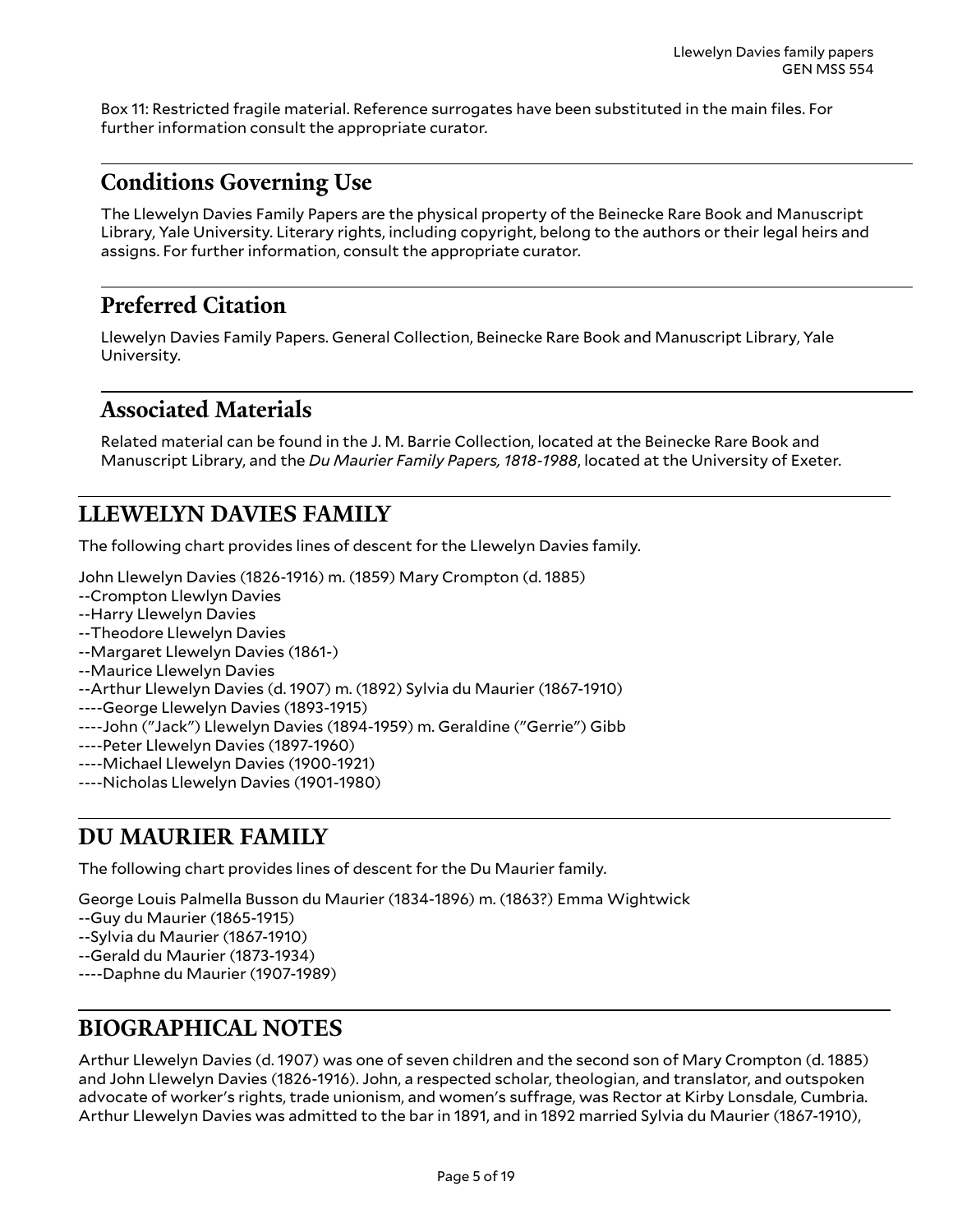daughter of illustrator and novelist George du Maurier (1834-1896). Arthur and Sylvia had five sons: George (1893-1915), John or "Jack" (1894-1959), Peter (1897-1960), Michael (1900-1921), and Nicholas (1901-1980).

Author and dramatist J. M. Barrie (1860-1937) befriended the Llewelyn Davies family in the 1890s, and his famous character "Peter Pan" was inspired by the Llewelyn Davies children. Summary information on J. M. Barrie is available in the standard print and online resources. For additional information on Barrie's relationship with the Llewelyn Davies family, see Andrew Birkin's *J. M. Barrie & the Lost Boys*.

## <span id="page-5-0"></span>**Scope and Contents**

The Llewelyn Davies Family Papers contain correspondence, photographs, and other material relating chiefly to members of the Llewelyn Davies family, though materials also relate to members of the Du Maurier family and to author and dramatist J. M. Barrie. The collection spans the years 1842 to 1963, with the bulk of the collection dating from 1890 to 1920.

The collection is housed in twelve boxes and organized into three series: *Correspondence*, *Photographs*, and *Other Material*. Boxes 9-10 contain Oversize material and box 11 contains Restricted Fragile Papers.

Series I, *[Correspondence](#page-7-1)* , housed in boxes 1-4, is organized into four subseries: Outgoing Llewelyn Davies Family Correspondence, Incoming Llewelyn Davies Family Correspondence, Third Party Correspondence, and Llewelyn Davies Family Correspondence Compiled by Peter Llewelyn Davies.

The Outgoing Llewelyn Davis Family Correspondence subseries contains the outgoing letters of members of the Llewelyn Davies family, including Arthur Llewelyn Davies' wife Sylvia du Maurier. There are letters from Arthur and Sylvia Llewelyn Davies, and from Arthur's many siblings, but these papers feature the correspondence from Arthur and Sylvia's five sons: George, John ("Jack"), Peter, Michael, and Nicholas ("Nico"). There are letters from the boys to their parents and other relatives, to their nanny, Mary Hodgson, and to family friend J. M. Barrie ("Uncle Jim"), whose famous character, "Peter Pan," was inspired by the Llewelyn Davies children. The largest files exist for correspondence from Nicholas and Peter Llewelyn Davies to Barrie and Hodgson. There are, for example, 22 ALS from Nicholas to Barrie, dating from 1911, when Nicholas was only eight years old, to 1924, when he was a student at Oxford. There are 35 ALS from Peter to Barrie, with all but one letter dating from late 1915 to 1918, and most written during the summer and fall of 1916 when Peter was posted at the front, in France, with the 1st Battalion. Letters describe the conditions and experience of the war.

The Incoming Llewelyn Davies Family Correspondence contains letters to members of the Llewelyn Davies family from people outside the immediate family. Correspondents include Barrie, Hodgson, members of the Du Maurier family, and friends. The correspondence from Barrie includes two letters to George Llewelyn Davies, who served at the front with the 4th Battalion, only days before George's death in March 1915. Two long letters from novelist Daphne du Maurier to Nicholas Llewelyn Davies, dating from 1960 and 1963 respectively, respond to Peter's death and to what is described as a three-volume manuscript on the Llewelyn Davies family. Quite possibly she refers to Peter's compilation of family letters and papers (known as the "Morgue") noted below. In addition, there are letters from Sylvia's father, novelist George du Maurier, Henry James, Eton housemaster Hugh Macnaghten, Roger Senhouse, and others.

The Third Party Correspondence subseries includes letters between others, with additional letters from Barrie and members of the Du Maurier family.

Letters in the first three subseries are arranged alphabetically first by correspondent and then by recipient. When multiple letters are present for a particular recipient, letters are arranged chronologically.

Peter Llewelyn Davies compiled family correspondence and papers, and there is a bound volume of handwritten transcriptions of selected letters in the archive, corrected and with extensive notes, and five folders of typescript copies. The compilation, entitled "Some Davies Letters & Papers continued, 1889-1907," includes letters from Llewelyn Davies and Du Maurier family members, among others. In his *J. M. Barrie and the Lost Boys* (1979), Andrew Birkin cites Peter's "Some Davies Letters and Papers, 1974-1915" as a six-volume compilation. The diFerences between the titles and dates suggest that the volume here is a middle volume in this larger project.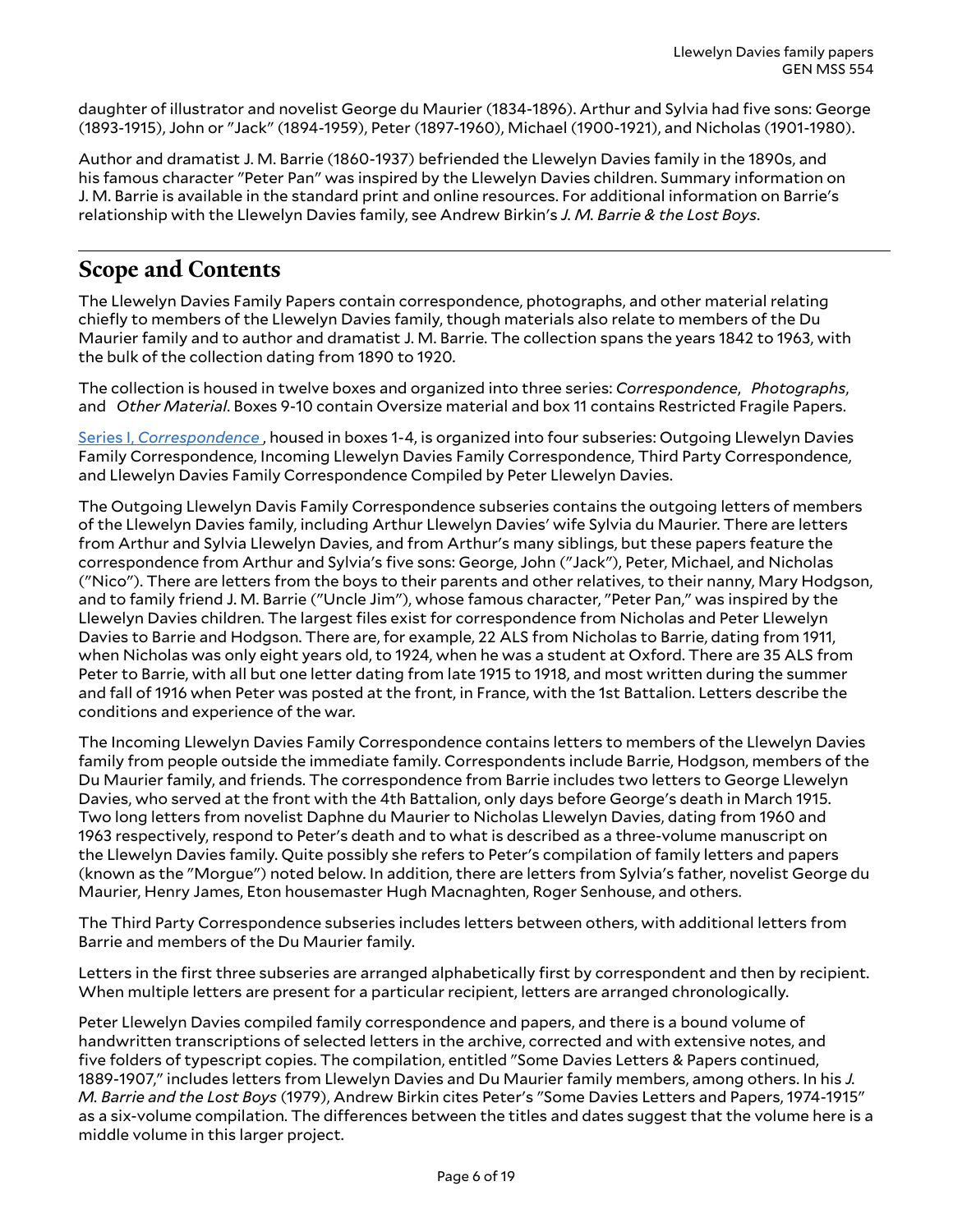Series II, *[Photographs](#page-12-0)* , housed in boxes 5-7, is organized into four subseries: Indexes and Albums, People, Places, and Other Subjects.

The photographs in the collection were accompanied by two indexes and two. The indexes provide additional descriptive context to the actual photographs listed in the People, Places, and Other Subjects subseries. The albums, one of which includes captions and the other a signature, have been retained and housed in oversize storage.

The photographs in the People subseries are subdivided into three groups: Llewelyn Davies Family, Llewelyn Davies Family with J. M. Barrie and Others, and Others. Photographs of the Llewelyn Davies children, their parents, other members of the Du Maurier family, and J. M. Barrie date from 1870 to 1937, with the bulk dating from 1890 to 1920, when the boys where still young, and before the deaths of George and Michael in 1915 and 1921 respectively. There are studio portraits and snapshots of Sylvia and the boys, and the eight folders of family photographs, in which two or more members of the family are present, document various domestic scenes and leisure activities: excursions to the beach and fishing, vacations, and games such as cricket and tennis. There are also studio portraits of several members of the Du Maurier family.

Photographs in the Llewelyn Davies Family with J. M. Barrie and Others subseries include images of Barrie, Bernard Shaw, Dora Carrington, and groups of people. Other photographs include images of the Llewelyn Davies' homes and retreats, including the Kirby Lonsdale vicarage and the Black Lake cottage in Surrey, a short walk from the Barrie's country home, where the Llewelyn Davies vacationed in the summer of 1901.

There are approximately 435 photographs in the collection, providing a broad and intimate resource into the lives of J. M. Barrie and the Llewelyn Davies and Du Maurier families. Many photographic portraits in the collection were taken by well-known photographers or at well-known studios, including Frederick Hollyer, H. S. Mendelssohn, and Lizzie Caswall Smith. When photographers or studios are known, attributions are made in folder notes in the box list. The photographs are accompanied by numeric and chronological indexes that provide additional item-level description, including the names of individuals and groups, places, and dates.

[Series III,](#page-15-0) *Other Material* , housed in box 8, is organized into four subseries: Drawings, Printed Ephemera, Writings and Notes, and Other Material. Materials include the following: drawings of Sylvia and Arthur Llewelyn Davies by Guy du Maurier; holograph draft and draft fragments of writings by J. M. Barrie; two printed albums, *My Confession Book* and *The Querist's Album*, completed in manuscript by various members of the Llewelyn Davies family and friends, including Barrie, sometimes with revealing and amusing answers; and two wills by Sylvia Llewelyn Davies, dating from 1907 and 1910, and Barrie's controversial transcription of the revised will, in which he appears to have substituted his name for that of Jenny Hodgson, sister to the boy's nanny, in order to secure his place as guardian to the five boys.

Oversize material, housed in boxes 9-10, contains material from Series II and Series III. *[Restricted](#page-17-0) Fragile [Papers](#page-17-0)* are housed in box 11.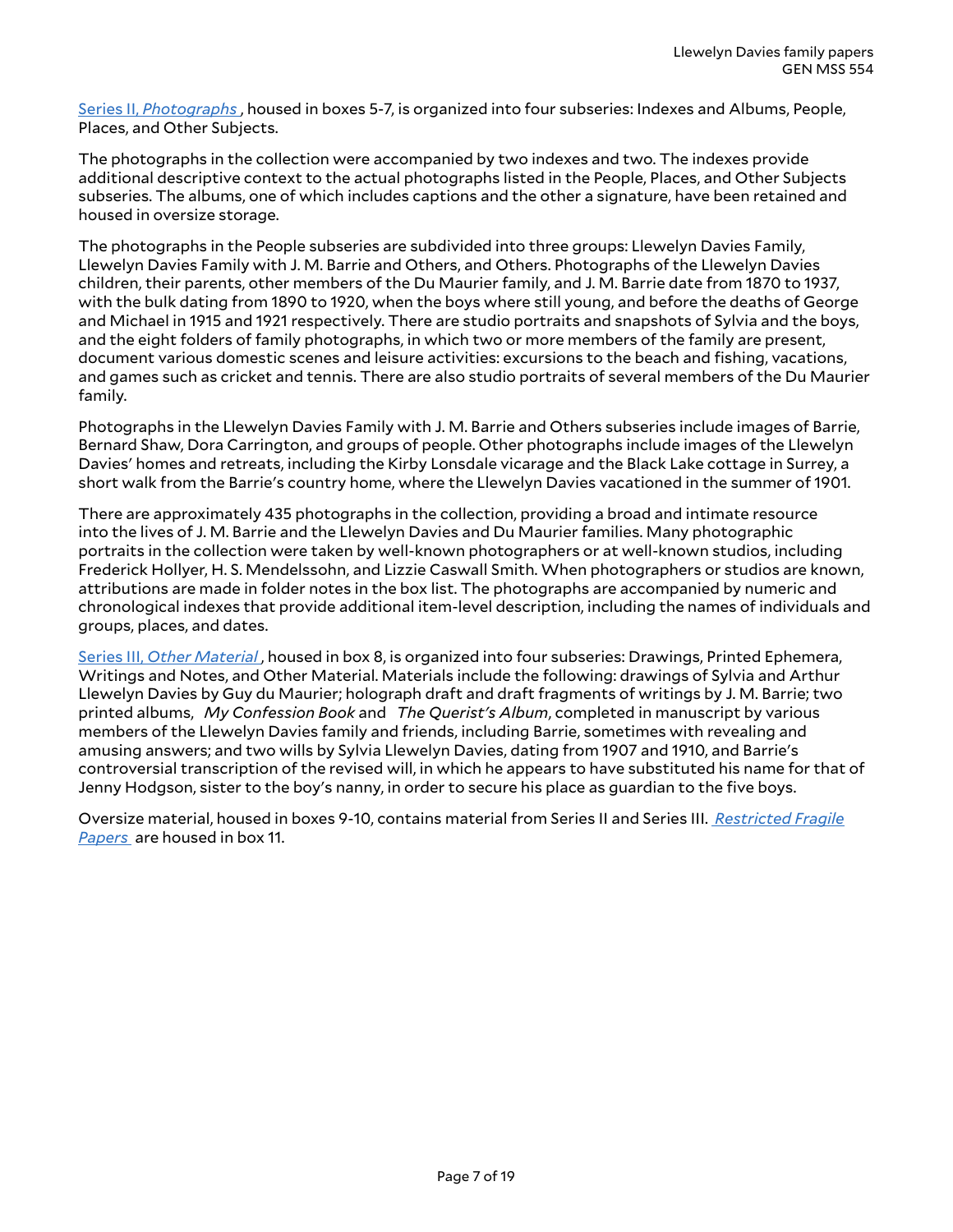# <span id="page-7-0"></span>**Collection Contents Series I: Correspondence, 1842-1963**

<span id="page-7-1"></span>*1.46 linear feet (4 boxes)*

Series I, *Correspondence*, is organized into four subseries: Outgoing Llewelyn Davies Family Correspondence, Incoming Llewelyn Davies Family Correspondence, Third Party Correspondence, and Llewelyn Davies Family Correspondence Compiled by Peter Llewelyn Davies.

#### <span id="page-7-3"></span><span id="page-7-2"></span>OUTGOING LLEWELYN DAVIES FAMILY CORRESPONDENCE

<span id="page-7-4"></span>

|             | Llewelyn Davies, Arthur        |               |
|-------------|--------------------------------|---------------|
| b. 1, f. 1  | To Jack Llewelyn Davies        | 1906 Jun 25   |
|             | Envelope only                  |               |
| b. 1, f. 2  | To Margaret Llewelyn Davies    | 1903, 1905    |
| b. 1, f. 3  | To Michael Llewelyn Davies     | 1906-07       |
| b. 1, f. 4  | To Peter Llewelyn Davies       | 1906          |
| b. 1, f. 5  | To Llewelyn Davies vicarage    | 1906 Sep 22   |
| b. 1, f. 6  | To Dolly [Ponsonby]            | 1905-06       |
|             | Llewelyn Davies, Crompton      |               |
| b. 1, f. 7  | To Emma du Maurier             | 1910          |
| b. 1, f. 8  | To Mary [Hodgson?]             | 1921 May 22   |
| b. 1, f. 9  | To Arthur Llewelyn Davies      | [1890 Mar 26] |
|             | Llewelyn Davies, George        |               |
| b. 1, f. 10 | To J. M. Barrie                | 1915, n.d.    |
|             | Llewelyn Davies, Harry         |               |
| b. 1, f. 11 | To Arthur Llewelyn Davies      | 1890 Mar 27   |
| b. 1, f. 12 | To "Meg"                       | 1907 Apr 11   |
|             | Llewelyn Davies, John ("Jack") |               |
| b. 1, f. 13 | To Mary Hodgson                | 1901 Mar 17   |
| b. 1, f. 14 | To Peter Llewelyn Davies       | n.d.          |
|             | Llewelen Davies, Margaret      |               |
| b. 1, f. 15 | To Mary Hodgson                | 1918, 1921    |
| b. 1, f. 16 | To Sylvia Llewelyn Davies      | 1890 Mar 24   |
|             |                                |               |

<span id="page-7-9"></span><span id="page-7-8"></span><span id="page-7-7"></span><span id="page-7-6"></span><span id="page-7-5"></span>Llewelyn Davies, Mary Crompton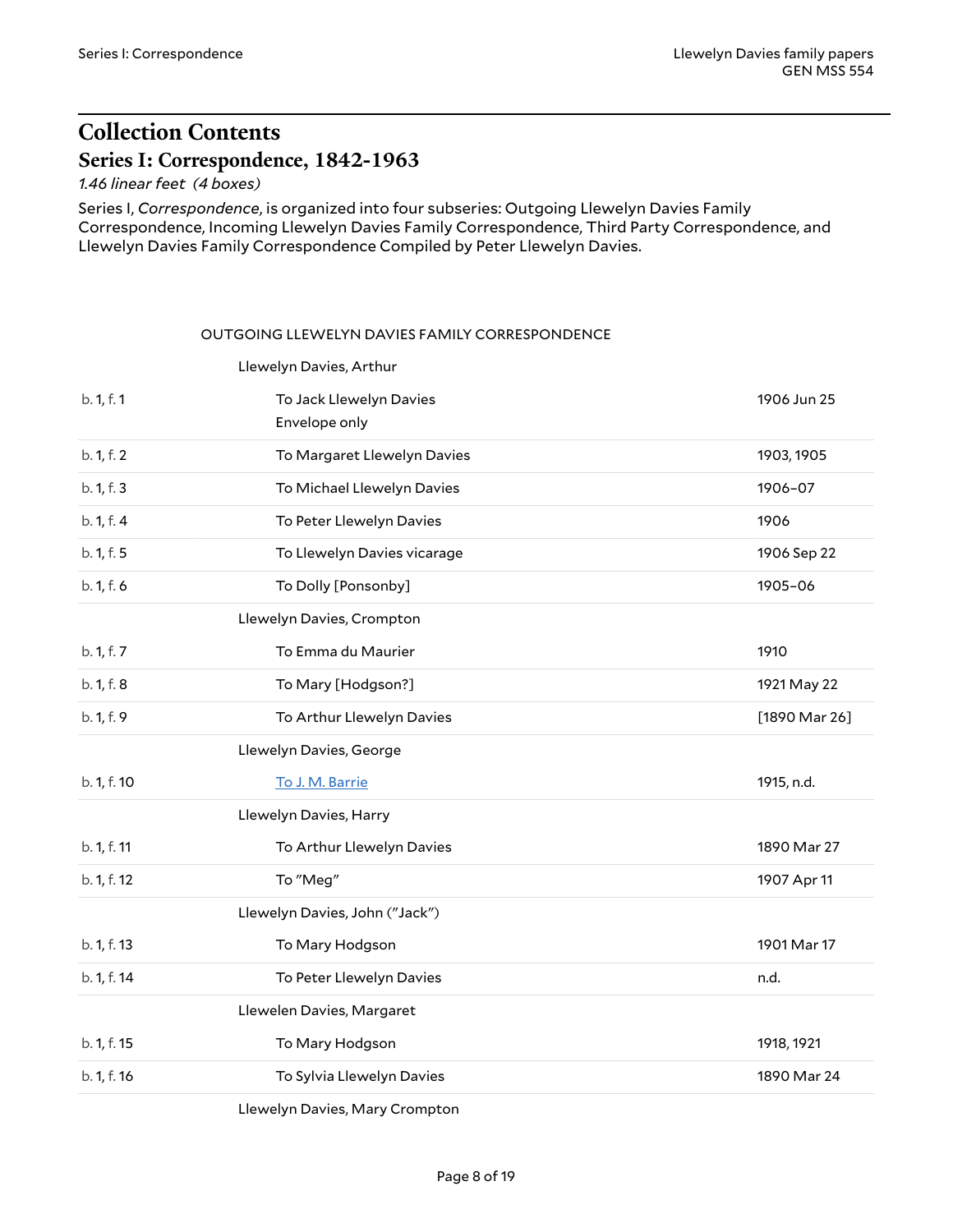#### OUTGOING LLEWELYN DAVIES FAMILY CORRESPONDENCE > Llewelyn Davies, Mary Crompton (continued)

<span id="page-8-4"></span><span id="page-8-3"></span><span id="page-8-2"></span><span id="page-8-1"></span><span id="page-8-0"></span>

| b. 1, f. 17    | To John Crompton                                     | n.d.                 |
|----------------|------------------------------------------------------|----------------------|
| b. 1, f. 18    | To Mary Hodgson                                      | 1926-45              |
| b. 1, f. 19    | To Arthur Llewelyn Davies                            | 1890 Mar             |
| b. 1, f. 20    | To Sylvia Llewelyn Davies                            | 1890 Mar 25          |
|                | Llewelyn Davies, Maurice                             |                      |
| b. 1, f. 21    | To Arthur Llewelyn Davies                            | 1890 Mar 27          |
|                | Llewelyn Davies, Michael                             |                      |
| b. 1, f. 22    | To J. M. Barrie<br>Photocopy of letter               | 1917 Jul 2           |
| b. 1, f. 23    | To R. H. Dundas                                      | 1920-21, n.d.        |
| b. 1, f. 24    | To Mary Hodgson                                      | 1915-20, n.d.        |
| b. 1, f. 25    | To George Llewelyn Davies                            | 1915 Mar 3           |
| b. 1, f. 26    | To "Gerrie" Llewelyn Davies                          | 1917 Sep 13          |
| b. 1, f. 27    | <b>To Nicholas Llewelyn Davies</b>                   | 1920 Oct 24          |
| b. 1, f. 28    | To "Jane"<br>Photocopy of letter                     | n.d.                 |
|                |                                                      |                      |
|                | Llewelyn Davies, Nicholas                            |                      |
| b. 1, f. 29-30 | To J. M. Barrie                                      | [1911]-24, n.d.      |
| b. 1, f. 31    | To George [du Maurier?]                              | [1915] Feb 21        |
| b. 1, f. 32-37 | To Mary Hodgson<br>Includes photographs (folder 37). | 1915-62, n.d.        |
| b. 1, f. 38    | To Eiluned "Bittie" Lewis                            | 1922 Sep 22          |
| b. 1, f. 39    | To Sylvia Llewelyn Davies                            | n.d.                 |
| b. 1, f. 40    | To unidentified                                      | 1916, n.d.           |
|                | Llewelyn Davies, Peter                               |                      |
| b. 2, f. 41-43 | To J. M. Barrie                                      | 1903-18              |
| b. 2, f. 44-45 | To Mary Hodgson                                      | 1917-54, n.d.        |
| b. 2, f. 46    | To Jack Llewelyn Davies                              | 1950 May 11          |
| b. 2, f. 47    | To Margaret Llewelyn Davies                          | $[1913 \text{ Jun}]$ |
|                | Llewelyn Davies, Sylvia                              |                      |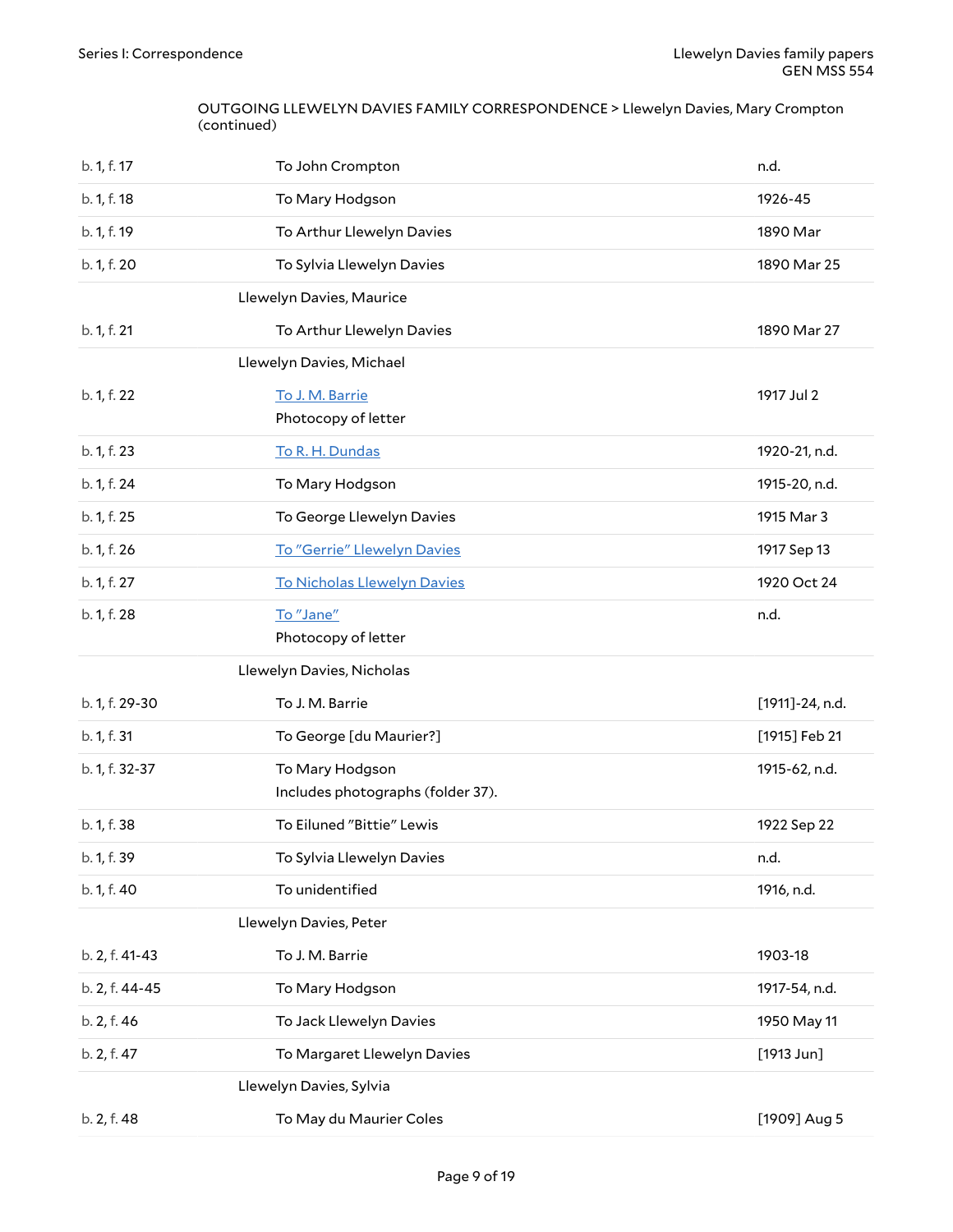### OUTGOING LLEWELYN DAVIES FAMILY CORRESPONDENCE > Llewelyn Davies, Sylvia (continued)

<span id="page-9-6"></span><span id="page-9-5"></span><span id="page-9-4"></span><span id="page-9-3"></span><span id="page-9-2"></span><span id="page-9-1"></span><span id="page-9-0"></span>

| b. 2, f. 49 | To Emma du Maurier                              | 1885, 1890     |
|-------------|-------------------------------------------------|----------------|
| b. 2, f. 50 | To Jenny Hodgson                                | 1910 Mar 24    |
| b. 2, f. 51 | To Mary Llewelyn Davies                         | 1890 Apr 15    |
| b. 2, f. 52 | To Michael Llewelyn Davies                      | 1906 Jun 16    |
| b. 2, f. 53 | To Nicholas Llewelyn Davies                     | $[1908 - 10?]$ |
| b. 2, f. 54 | To Dolly [Ponsonby]                             | [1904, 1907]   |
| b. 2, f. 55 | To unidentified                                 | n.d.           |
|             | Llewelyn Davies, Theodore                       |                |
| b. 2, f. 56 | To Arthur Llewelyn Davies                       | [1890 Mar 25]  |
|             | INCOMING LLEWELYN DAVIES FAMILY CORRESPONDENCE  |                |
|             | Barrie, J. M. (James Matthew)                   |                |
| b. 2, f. 57 | To George Llewelyn Davies                       | 1915           |
| b. 2, f. 58 | To John Llewelyn Davies                         | 1906 Jun 10    |
| b. 2, f. 59 | To Michael Llewelyn Davies                      | 1918 Mar 29    |
| b. 2, f. 60 | To Nicholas Llewelyn Davies                     | 1918 Mar 21    |
| b. 2, f. 61 | To Peter Llewelyn Davies                        | 1903, n.d.     |
| b. 2, f. 62 | To unidentified                                 | n.d.           |
|             | Du Maurier, George                              |                |
| b. 2, f. 63 | To Arthur Llewelyn Davies                       | 1890 Mar       |
| b. 2, f. 64 | To Peter Llewelyn Davies                        | 1914 Dec 30    |
|             | Hodgson, Mary                                   |                |
| b. 2, f. 65 | To Nicholas Llewelyn Davies                     | 1946 Nov 22    |
| b. 2, f. 66 | To Peter Llewelyn Davies                        | 1949 Apr 3     |
|             | Macnaghten, Hugh                                |                |
| b. 2, f. 67 | To Arthur Llewelyn Davies                       | 1890 Mar 28    |
| b. 2, f. 68 | To Sylvia Llewelyn Davies                       | 1907 Apr 24    |
|             | Others                                          |                |
| b. 2, f. 69 | Clough, Eleanor to Margaret Llewelyn Davies     | [1907 Apr 25]  |
| b. 2, f. 70 | Crompton, John to Mary Crompton Llewelyn Davies | 1842-53        |
| b. 2, f. 71 | Du Maurier, Daphne to Nicholas Llewelyn Davies  | 1960, 1963     |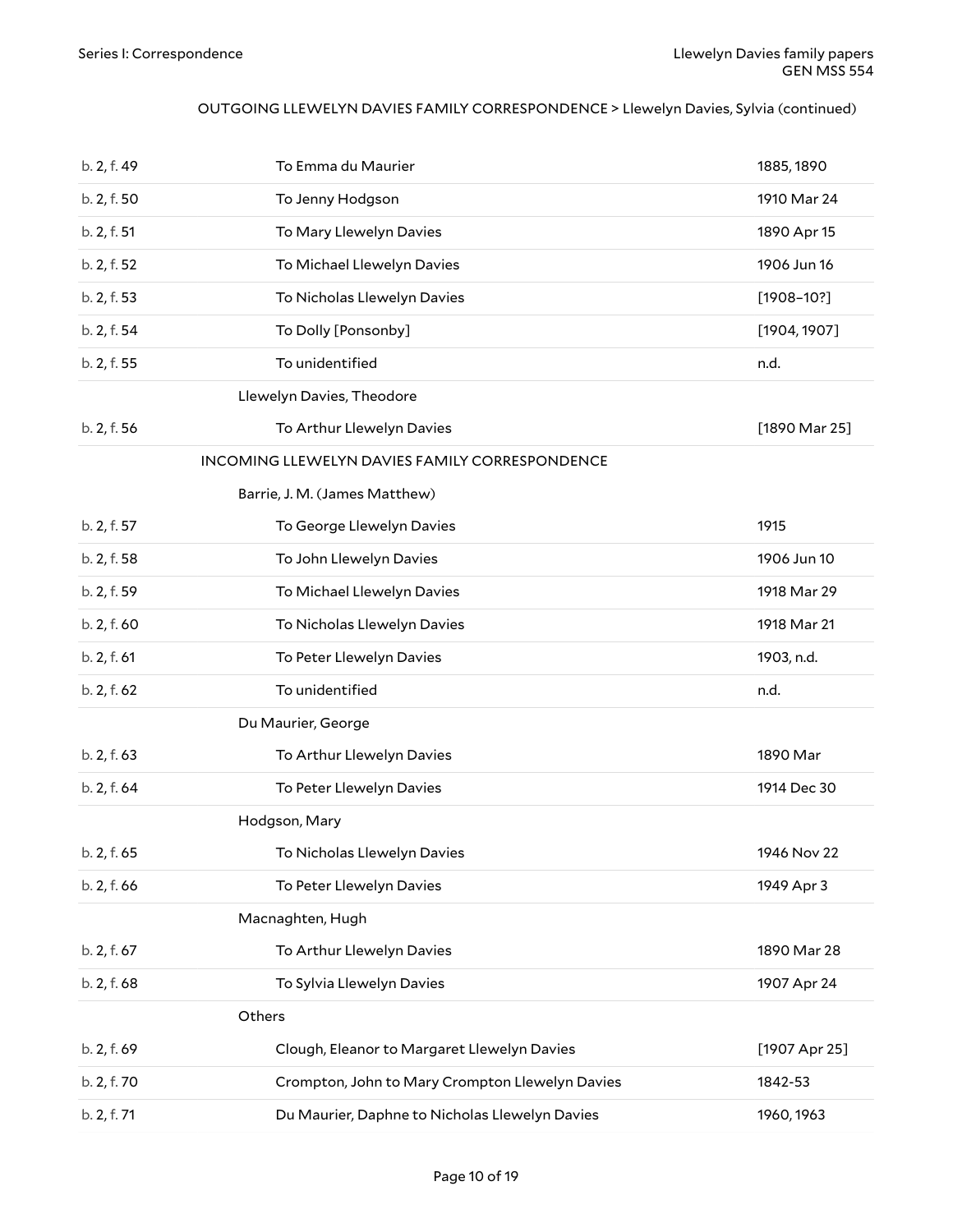#### INCOMING LLEWELYN DAVIES FAMILY CORRESPONDENCE > Others (continued)

<span id="page-10-3"></span><span id="page-10-2"></span><span id="page-10-1"></span><span id="page-10-0"></span>

| b. 2, f. 72 | Du Maurier, Emma to Michael Llewelyn Davies                  | 1914 Feb 3  |
|-------------|--------------------------------------------------------------|-------------|
| b. 2, f. 73 | James, Henry to Sylvia Llewelyn Davies                       | 1888, 1890  |
| b. 2, f. 74 | Lamont, L. M. to Peter Llewelyn Davies                       | 1949 Mar 25 |
| b. 2, f. 75 | Nicholson, William to Nicholas Llewelyn Davies               | 1937 Jun 24 |
| b. 2, f. 76 | Rendall, Montague to Margaret Llewelyn Davies                | 1907 Apr 25 |
| b. 2, f. 77 | [Senhouse], Roger to Nicholas Llewelyn Davies                | 1960 Apr 25 |
| b. 2, f. 78 | Tennyson, Aubrey to Peter Llewelyn Davies                    | 1915 May 30 |
| b. 2, f. 79 | Wilkinson, H. "Milky" to Peter Llewelyn Davies               | 1910 Sep 14 |
| b. 2, f. 80 | Telegrams to Nicholas Llewelyn Davies regarding his marriage | 1926 Jul 29 |
| b. 2, f. 81 | ----, "George" to Peter Llewelyn Davies                      | 1938 Jun 19 |
| b. 2, f. 82 | Unidentified to Nicholas Llewelyn Davies                     | 1937-79     |
|             | TIHRD PARTY CORRESPONDENCE                                   |             |
|             | Barrie, J. M. (James Matthew)                                |             |
| b. 2, f. 83 | To Gwen du Maurier                                           | 1910-20     |
| b. 2, f. 84 | To [Robin] Dundas                                            | 1922        |
| b. 2, f. 85 | To Jenny [Hodgson]                                           | 1920 May 11 |
| b. 2, f. 86 | To Mary Hodgson                                              | 1918-25     |
| b. 2, f. 87 | To Mrs. Hugh Lewis                                           | 1914-25     |
| b. 2, f. 88 | To Medina Lewis                                              | 1915 Jun 13 |
| b. 2, f. 89 | To Lady Northbourne                                          | 1924 Jul 18 |
| b. 2, f. 90 | To Dolly Ponsonby                                            | 1910 Dec 4  |
| b. 3, f. 91 | To unidentified                                              | 1915, 1923  |
|             | Includes photocopy                                           |             |
|             | Du Maurier, George                                           |             |
| b. 3, f. 92 | To [Tom Armstrong?]                                          | 1899 Mar 26 |
| b. 3, f. 93 | To Emma du Maurier                                           | 1862-86     |
| b. 3, f. 94 | To Mary Hodgson                                              | 1910, 1915  |
|             | Du Maurier, Gerald                                           |             |
| b. 3, f. 95 | To Emma du Maurier                                           | [1885?]     |
| b. 3, f. 96 | To Sylvia Llewelyn Davies                                    | 1890 Mar 30 |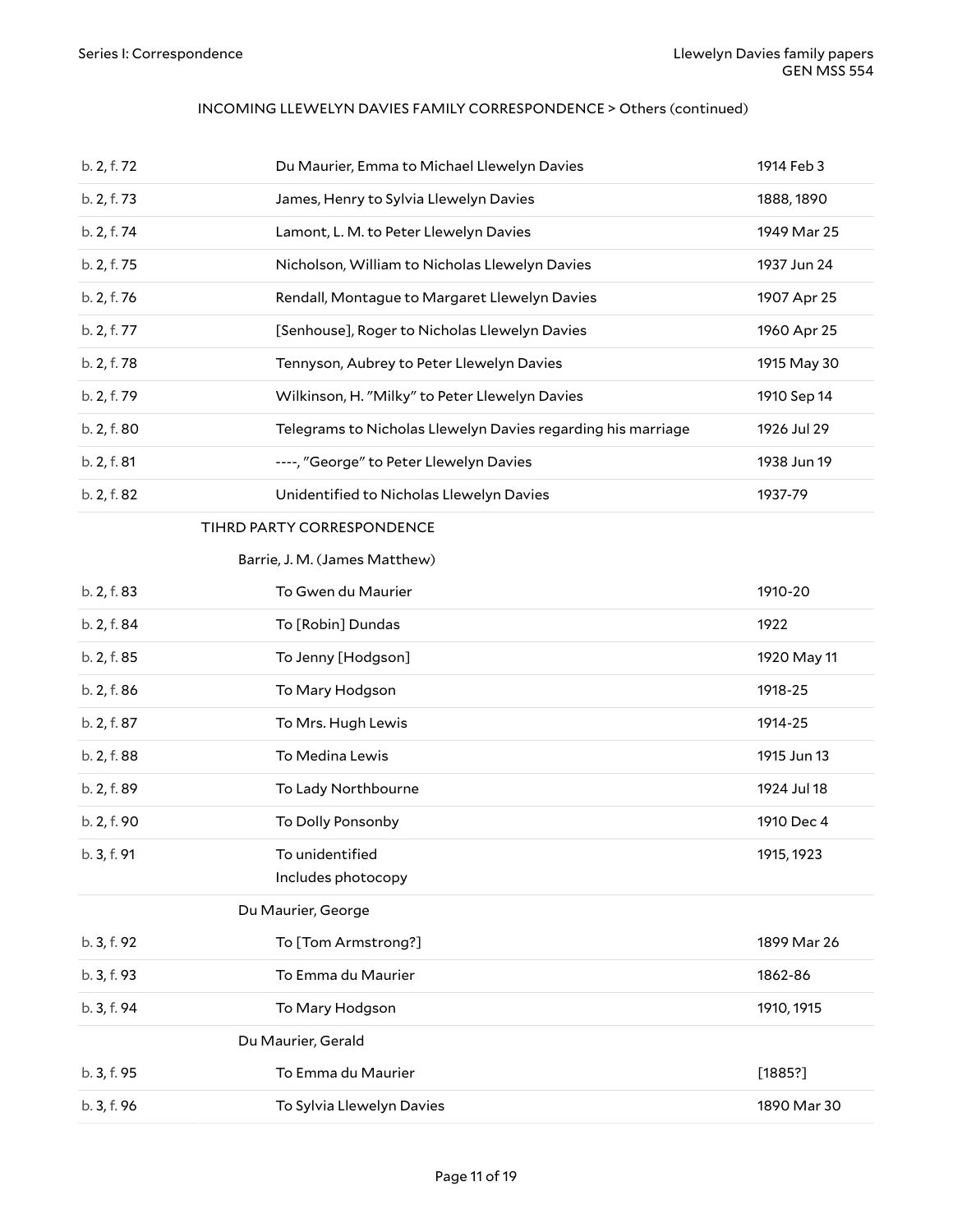#### <span id="page-11-1"></span><span id="page-11-0"></span>TIHRD PARTY CORRESPONDENCE (continued)

<span id="page-11-3"></span><span id="page-11-2"></span>

|                  | Du Maurier, Guy                                                                                                                                   |                  |
|------------------|---------------------------------------------------------------------------------------------------------------------------------------------------|------------------|
| b. 3, f. 97      | To Sylvia Llewelyn Davies                                                                                                                         | 1879, n.d.       |
| b. 3, f. 98      | To unidentified                                                                                                                                   | [1890?]          |
|                  | Hodgson, Mary                                                                                                                                     |                  |
| b. 3, f. 99      | To Nancy Hodgson                                                                                                                                  | 1912-20          |
|                  | Letters signed "Dadge"                                                                                                                            |                  |
| b. 3, f. 100     | To "Mother"                                                                                                                                       | 1912, 1918       |
|                  | Others                                                                                                                                            |                  |
| b. 3, f. 101     | Arnold, Allen to George du Maurier                                                                                                                | 1885 Sep 9       |
| b. 3, f. 102     | Booth, George M. to J. M. Barrie                                                                                                                  | 1931 Jan 5       |
| b. 3, f. 103     | Cecil, Lionel to J. M. Barrie                                                                                                                     | 1922 Feb 2       |
| b. 3, f. 104     | Coles, May du Maurier to Emma du Maurier                                                                                                          | 1903-12, n.d.    |
| b. 3, f. 105     | Du Maurier, Emma to May du Maurier Coles                                                                                                          | 1906-14          |
| b. 3, f. 106     | Du Maurier, Trixie to May du Maurier Coles                                                                                                        | 1909, n.d.       |
| b. 3, f. 107     | Great Britain. War Office to J. M. Barrie                                                                                                         | 1915 Oct 27      |
| b. 3, f. 108     | James, Henry to Emma du Maurier                                                                                                                   | 1910 Sep 11      |
|                  | Copy of letter                                                                                                                                    |                  |
| b. 3, f. 109     | Jessel, Toynbee & Co. to unidentified                                                                                                             | 1929 Jan 1       |
| b. 3, f. 110     | Millais, John Everett, Sir to George du Maurier                                                                                                   | 1890 Mar 28      |
| b. 3, f. 111     | Roberts, Ellen to Mary Hodgson                                                                                                                    | 1918, 1921       |
| b. 3, f. 112     | Others to Mary Hodgson                                                                                                                            | $[1914?] - 21$   |
| b. 3, f. 113     | Unidentified to J. M. Barrie<br>Envelope only                                                                                                     | $[1908$ Mar 24?] |
| b. 3, f. 114     | Unidentified to Lady Northbourne                                                                                                                  | 1926 Aug 11      |
| b. 3, f. 115     | Unidentified                                                                                                                                      | 1899, n.d.       |
|                  | LLEWELYN DAVIES FAMILY CORRESPONDENCE COMPILED BY PETER LLEWELYN<br><b>DAVIES</b>                                                                 |                  |
| b. 4, f. 116-121 | "Some Davies Letters & Papers continued, 1889-1907, compiled by P.D.,"<br>copies, holograph and typescript, corrected, with notes and annotations | 1950             |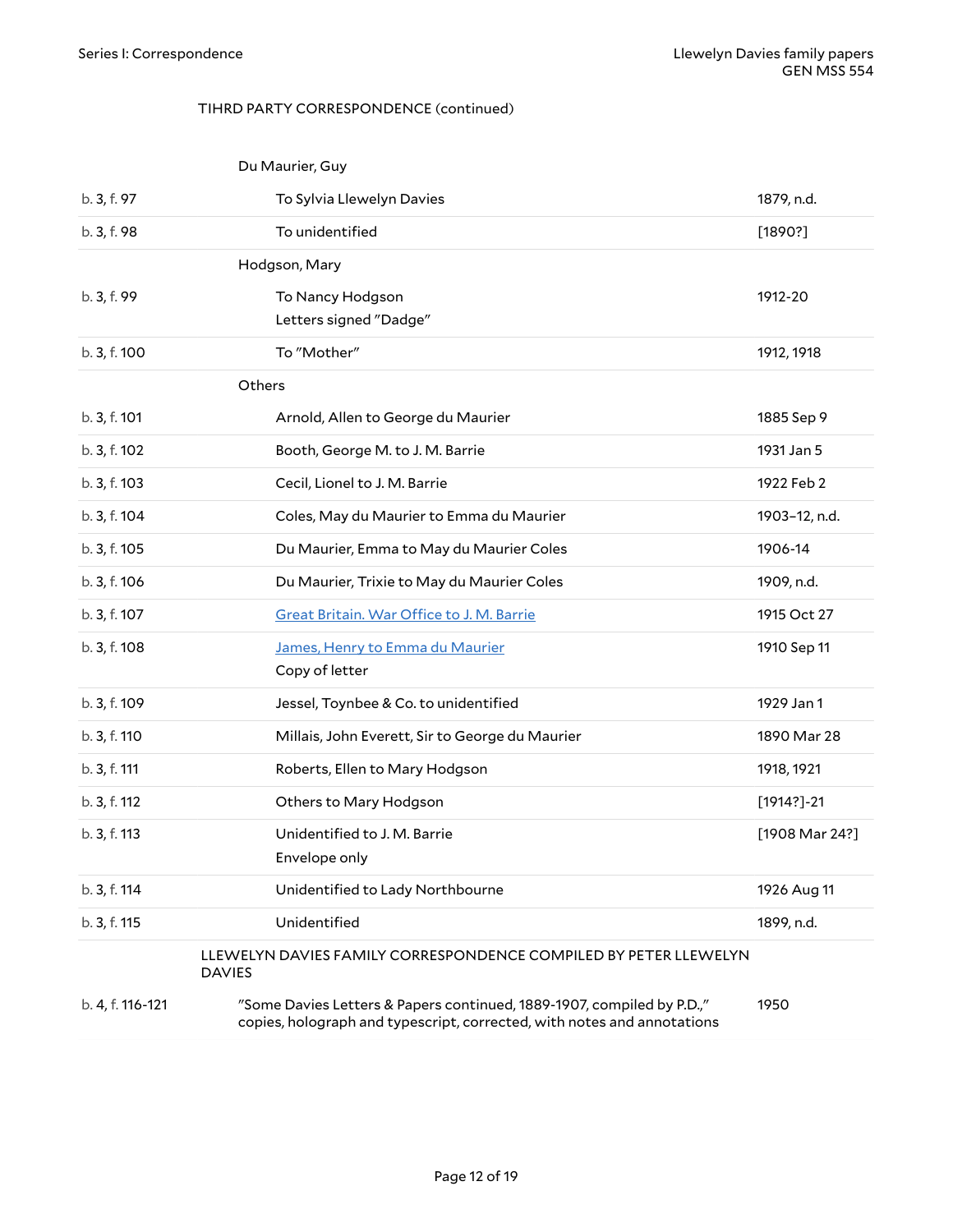# <span id="page-12-0"></span>**Series II: Photographs, 1870-1937**

### *3.59 linear feet (5 boxes)*

Series II, *Photographs*, is organized into four subseries: Indexes and Albums, People, Places, and Other Subjects.

#### <span id="page-12-3"></span><span id="page-12-2"></span><span id="page-12-1"></span>INDEXES AND ALBUMS

<span id="page-12-4"></span>

| b. 5, f. 122     | [Numeric Index to] "Lost Boys Photographic Collection"                                                 | n.d.          |
|------------------|--------------------------------------------------------------------------------------------------------|---------------|
| b. 5, f. 123     | "Photo Index in Chronological Order"                                                                   | n.d.          |
| b. 9, f. 226     | Empty photograph album with captions                                                                   | n.d.          |
| b. 9a, f. 226a   | Empty photograph album with signature                                                                  | n.d.          |
| <b>PEOPLE</b>    |                                                                                                        |               |
|                  | Llewelyn Davies Family                                                                                 |               |
| b. 5, f. 124     | Crompton, Mary Llewelyn Davies                                                                         | [1888?]       |
| b. 5, f. 125     | Llewelyn Davies, Arthur                                                                                | 1873-1904     |
|                  | Includes studio portraits by Henry Ashdown, Deneulain & Blake, and<br>Frederick Hollyer                |               |
| b. 5, f. 126-131 | <b>Llewelyn Davies family</b>                                                                          | [1888?]-1930  |
| b. 5, f. 132-133 | Llewelyn Davies family at Drumnadrochit, Scotland                                                      | 1907          |
| b. 5, f. 134-136 | Llewelyn Davies, George                                                                                | 1895-1914     |
| b. 6, f. 137     | Llewelyn Davies, Harry                                                                                 | [1894?]       |
|                  | Studio portrait by R. L. Simpson                                                                       |               |
| b. 6, f. 138-139 | Llewelyn Davies, Jack                                                                                  | 1895-1919     |
| b. 6, f. 140     | Llewelyn Davies, John                                                                                  | [1888?]       |
| b. 6, f. 141     | Llewelyn Davies, Margaret                                                                              | [1897?]       |
| b. 6, f. 142-143 | Llewelyn Davies, Michael                                                                               | 1901-20       |
|                  | Includes photograph of Sylvia Llewelyn Davies on verso and studio<br>portraits by Lizzie Caswall Smith |               |
| b. 6, f. 144-145 | Llewelyn Davies, Nicholas                                                                              | 1904-22, n.d. |
|                  | Includes studio portraits by Lizzie Caswall Smith, the Marine Studio,<br>and others                    |               |
| b. 6, f. 146     | Llewelyn Davies, Peter                                                                                 | 1900-16       |
|                  | Includes studio portraits by Lizzie Caswall Smith                                                      |               |
| b. 6, f. 147-150 | Llewelyn Davies, Sylvia                                                                                | 1892-1910     |
|                  | Includes studio portrait by Hélène, Hampstead, and copy photocopy of<br>painting by [Charles Furse]    |               |
|                  | See also: Llewelyn Davies, Michael, Box 6, folder 142                                                  |               |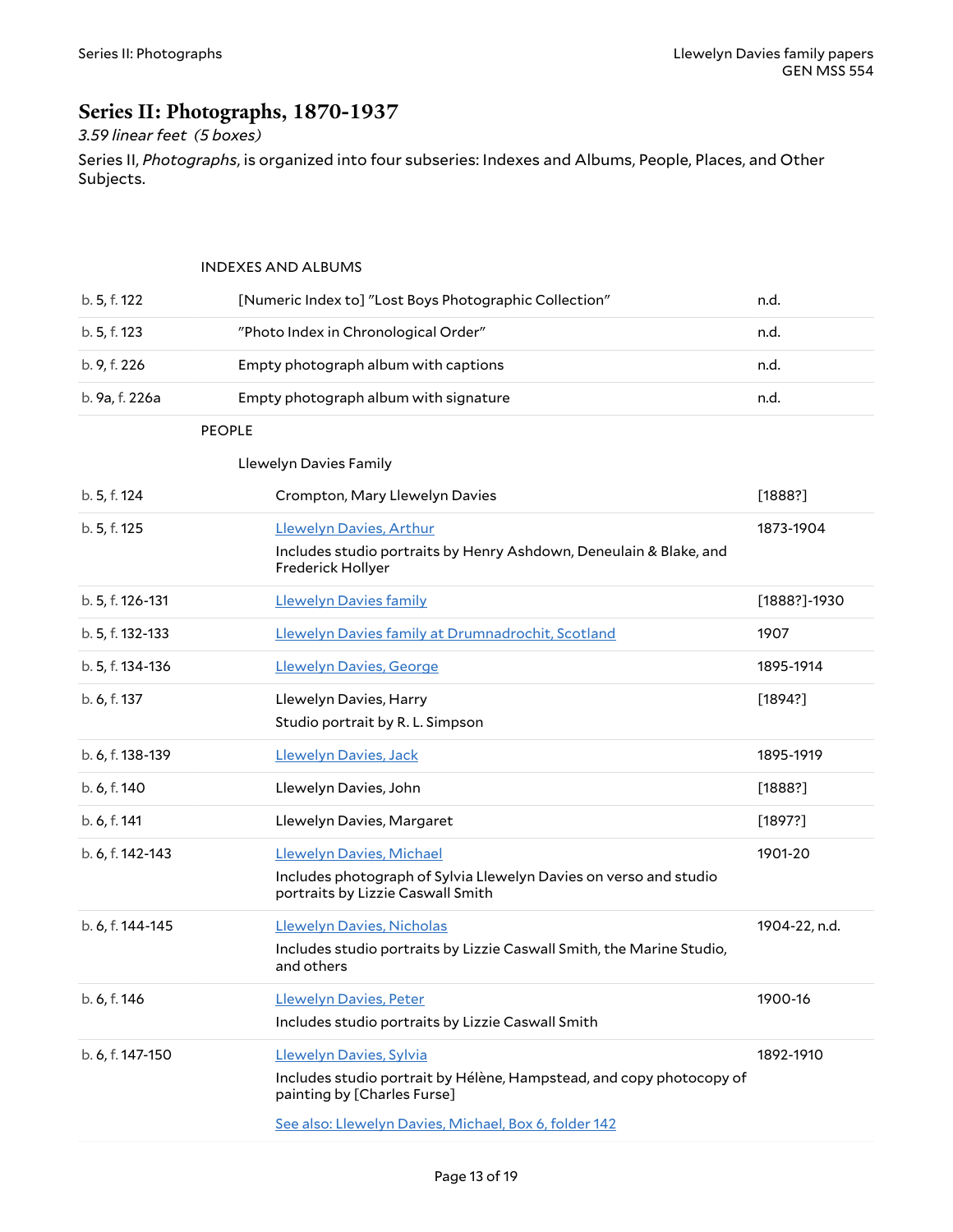#### PEOPLE (continued)

#### <span id="page-13-0"></span>Llewelyn Davies Family with J. M. Barrie and Others

<span id="page-13-2"></span><span id="page-13-1"></span>

| b. 6, f. 151     | <b>Llewelyn Davies family</b>                                                                                                         | 1904-28         |
|------------------|---------------------------------------------------------------------------------------------------------------------------------------|-----------------|
| b. 6, f. 152     | Llewelyn Davies, George<br>With Hugh Macnaghten and others                                                                            | 1897-1912       |
| b. 6, f. 153     | Llewelyn Davies, Gerald<br>With Bernard Shaw, John Drinkwater, and others                                                             | [1913?]         |
| b. 6, f. 154     | Llewelyn Davies, Jack with cadets                                                                                                     | 1908            |
| b. 6, f. 155     | Llewelyn Davies, Laura                                                                                                                | 1928            |
| b. 7, f. 156     | Llewelyn Davies, Mary                                                                                                                 | 1928            |
| b. 7, f. 157     | Llewelyn Davies, Michael<br>Includes portrait by Lizzie Caswall Smith and photograph with Dora [de<br>Houghton] Carrington and others | 1912-20, n.d.   |
| b. 7, f. 158     | Llewelyn Davies, Nicholas<br>Includes photographs with Asquith and Lewis families                                                     | 1908-25, n.d.   |
| b. 7, f. 159     | Llewelyn Davies, Sylvia<br>Includes studio portrait by A. Debenham                                                                    | 1890-1905       |
| Others           |                                                                                                                                       |                 |
| b. 7, f. 160     | Ansell, Mary                                                                                                                          | 1892            |
| b. 7, f. 161-162 | Barrie, J. M. (James Matthew)<br>Includes studio portrait, signed, to Sylvia Llewelyn Davies                                          | 1898-1933, n.d. |
| b. 7, f. 163     | Beaumont, Muriel<br>Studio portrait by Alfred Ellis & Walery                                                                          | 1898            |
| b. 7, f. 164     | Chase, Pauline                                                                                                                        | 1906            |
| b. 7, f. 165     | Coles, May du Maurier<br>Studio portrait by Elliott & Fry                                                                             | 1895            |
| b. 7, f. 166     | Du Maurier, Emma                                                                                                                      | 1890, 1900      |
| b. 7, f. 167     | Du Maurier family                                                                                                                     | 1874            |
| b. 7, f. 168     | Du Maurier, George<br>Includes studio portrait by Fradelle & Young                                                                    | $[1888?] - 92$  |
| b. 7, f. 169     | Du Maurier, Gerald<br>Studio portrait by London Stereoscopic Company<br>See also: Du Maurier, Guy, Box 7, folder 170                  | 1898            |
| b. 7, f. 170     | Du Maurier, Guy<br>Includes studio portraits by Elliott & Fry                                                                         | 1890-1912       |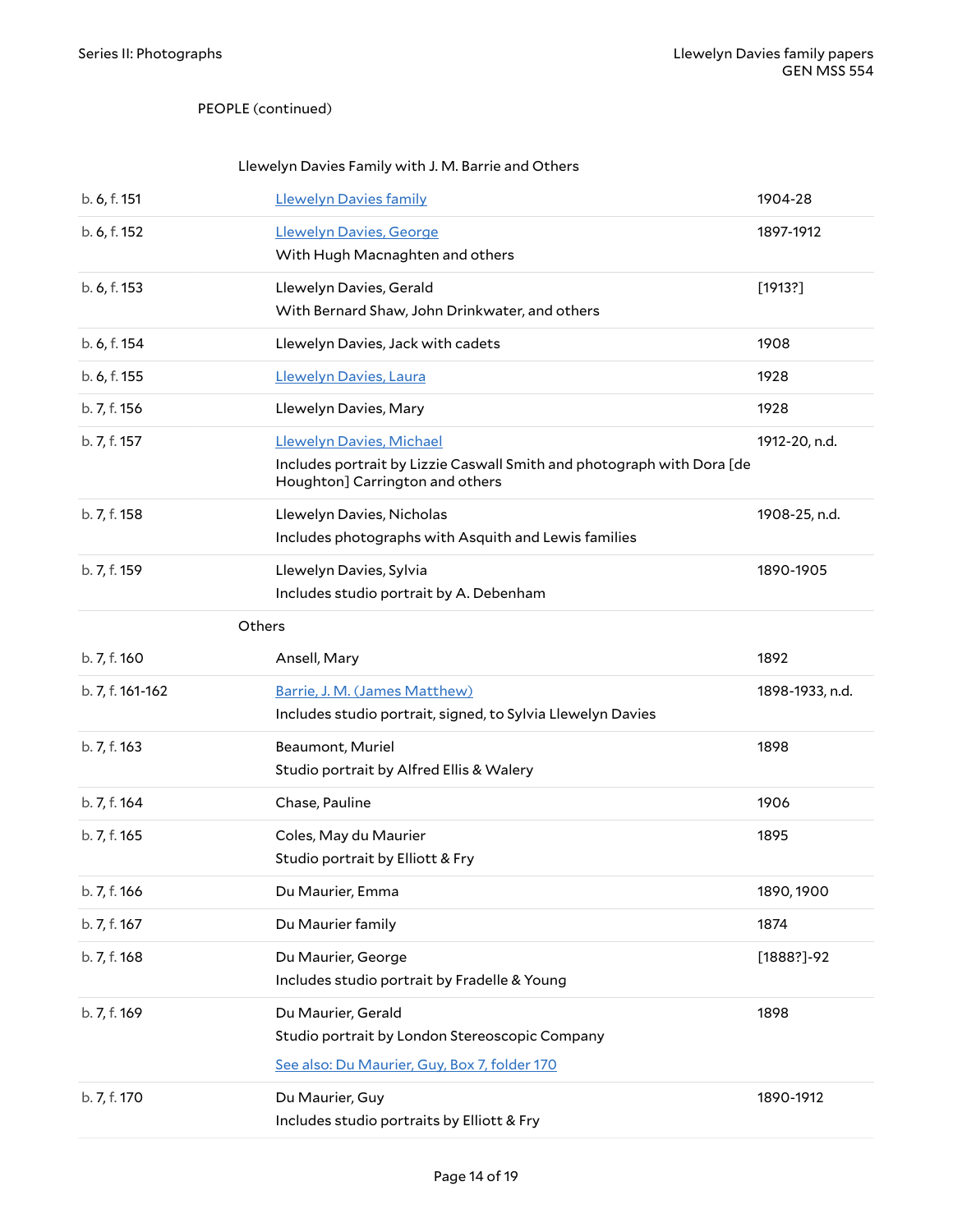#### PEOPLE > Others (continued)

<span id="page-14-2"></span><span id="page-14-1"></span><span id="page-14-0"></span>

| b. 6, f. 147-150 | Du Maurier, Sylvia                                                                                                                               |            |
|------------------|--------------------------------------------------------------------------------------------------------------------------------------------------|------------|
| b. 7, f. 171     | Hodgson, Mary<br>Includes studio portraits by Geo. Hooper and Sutcliffe                                                                          | 1890-1916  |
| b. 7, f. 172     | Millar, Charles<br>Studio portrait by F. M. Sutcliffe                                                                                            | [1890?]    |
| b. 7, f. 173     | Millar, Trixie du Maurier<br>Studio portrait by H. L. Mendelssohn                                                                                | 1890       |
| b. 7, f. 174     | Senhouse, Roger                                                                                                                                  | 1920       |
| b. 7, f. 175     | Unidentified                                                                                                                                     | n.d.       |
|                  | Groups                                                                                                                                           |            |
| b. 7, f. 176     | J.M. Barrie with others<br>Includes photographs of George Meredith, Lady Cynthia Asquith,<br>Margaret Ogilvy Barrie, Maurice Hewlett, and others | 1870-1919  |
| b. 7, f. 177     | Unidentified                                                                                                                                     | 1920, n.d. |
|                  | <b>PLACES</b>                                                                                                                                    |            |
| b. 7, f. 178     | Adelphi studio, London                                                                                                                           | 1930       |
| b. 7, f. 179     | <b>Black Lake cottage</b>                                                                                                                        | 1901       |
| b. 7, f. 180     | Du Maurier home, Hampstead                                                                                                                       | 1892       |
| b. 7, f. 181     | Egertown house, Berkhamsted                                                                                                                      | 1904-07    |
| b. 7, f. 182     | Kirby Lonsdale vicarage                                                                                                                          | 1900       |
| b. 7, f. 183     | Postbridge and River Dart, Devon                                                                                                                 | 1909       |
| b. 7, f. 184     | Unidentified                                                                                                                                     | n.d.       |
|                  | <b>OTHER SUBJECTS</b>                                                                                                                            |            |
| b. 7, f. 185     | Barrie family tombstone                                                                                                                          | n.d.       |
| b. 7, f. 186     | Book illustration with caption                                                                                                                   | n.d.       |
| b. 7, f. 187     | Horses in field                                                                                                                                  | n.d.       |
| b. 7, f. 188     | J.M. Barrie's funeral                                                                                                                            | 1937       |
| b. 7, f. 189     | Printed advertisement quoting J. M. Barrie                                                                                                       | n.d.       |
| b. 7, f. 190     | St. Bernard dog ("Porthos")                                                                                                                      | 1899       |
| b. 7, f. 191     | Scene from play                                                                                                                                  | n.d.       |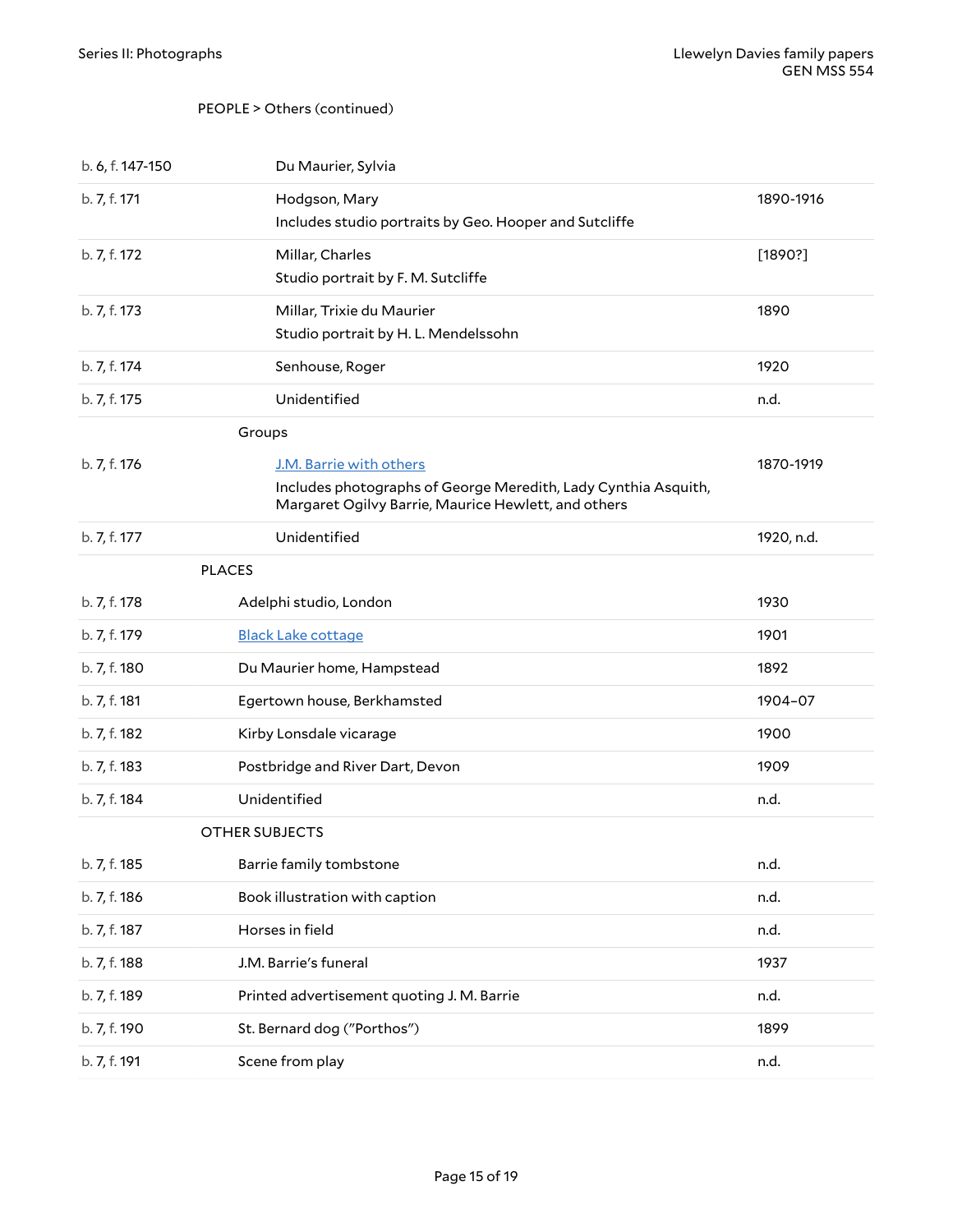### <span id="page-15-0"></span>**Series III: Other Material, 1871-1960**

### *2.08 linear feet (2 boxes)*

Series III, *Other Material*, is organized into four subseries: Drawings, Printed Ephemera, Writings and Notes, and Other.

<span id="page-15-6"></span><span id="page-15-5"></span><span id="page-15-4"></span><span id="page-15-3"></span><span id="page-15-2"></span><span id="page-15-1"></span>

|               | <b>DRAWINGS</b>                                                                                                              |               |
|---------------|------------------------------------------------------------------------------------------------------------------------------|---------------|
| b. 8, f. 192  | Du Maurier, Guy                                                                                                              | $[1871 - 88]$ |
|               | Includes drawings of Arthur and Sylvia Llewelyn Davies                                                                       |               |
| b. 8, f. 193  | Llewelyn Davies, Sylvia                                                                                                      | [ca. 1907]    |
|               | Includes drawing by Nicholas Llewelyn Davies                                                                                 |               |
| b. 8, f. 194  | Unidentified                                                                                                                 | n.d.          |
|               | PRINTED EPHEMERA                                                                                                             |               |
| b. 8, f. 195  | Application of Arthur Llewelyn Davies for an Assistant Readership under the 1891 Oct<br>Council of Legal Education           |               |
| b. 8, f. 196  | Clippings                                                                                                                    | 1907-60, n.d. |
| b. 10, f. 227 | Clippings                                                                                                                    | 1907-60, n.d. |
| b. 8, f. 197  | <b>Eton College Chronicle</b>                                                                                                | 1916 Feb 17   |
| b. 8, f. 198  | Eton cricket match results                                                                                                   | 1912, 1922    |
| b. 8, f. 199  | Invitations                                                                                                                  | 1932-51       |
| b. 8, f. 200  | Programs and publicity                                                                                                       | 1904-37, n.d. |
|               | Includes photocopy                                                                                                           |               |
| b. 8, f. 201  | Schedules                                                                                                                    | n.d.          |
|               | <b>WRITINGS AND NOTES</b>                                                                                                    |               |
|               | Barrie, J. M. (James Matthew)                                                                                                |               |
| b. 8, f. 202  | "Anon," draft fragment for "Act 1, Scene 1," holograph                                                                       | 1903 Nov 23   |
| b. 8, f. 203  | "Pirate Ship," draft, holograph, corrected                                                                                   | n.d.          |
| b. 8, f. 204  | ["To conclude with still another version"], draft, typescript carbon                                                         | $[1914]$      |
| b. 8, f. 205  | Untitled fragments, holograph                                                                                                | n.d.          |
|               | Photographs of drafts                                                                                                        |               |
|               | Llewelyn Davies, Arthur                                                                                                      |               |
| b. 8, f. 206  | Untitled notes                                                                                                               | 1906-07, n.d. |
|               | Llewelyn Davies, Michael                                                                                                     |               |
| b. 8, f. 207  | "Eilean Chona," sonnets, photocopy of draft, holograph, corrected, and 1920, 1922<br>printed version, Eton College Chronicle |               |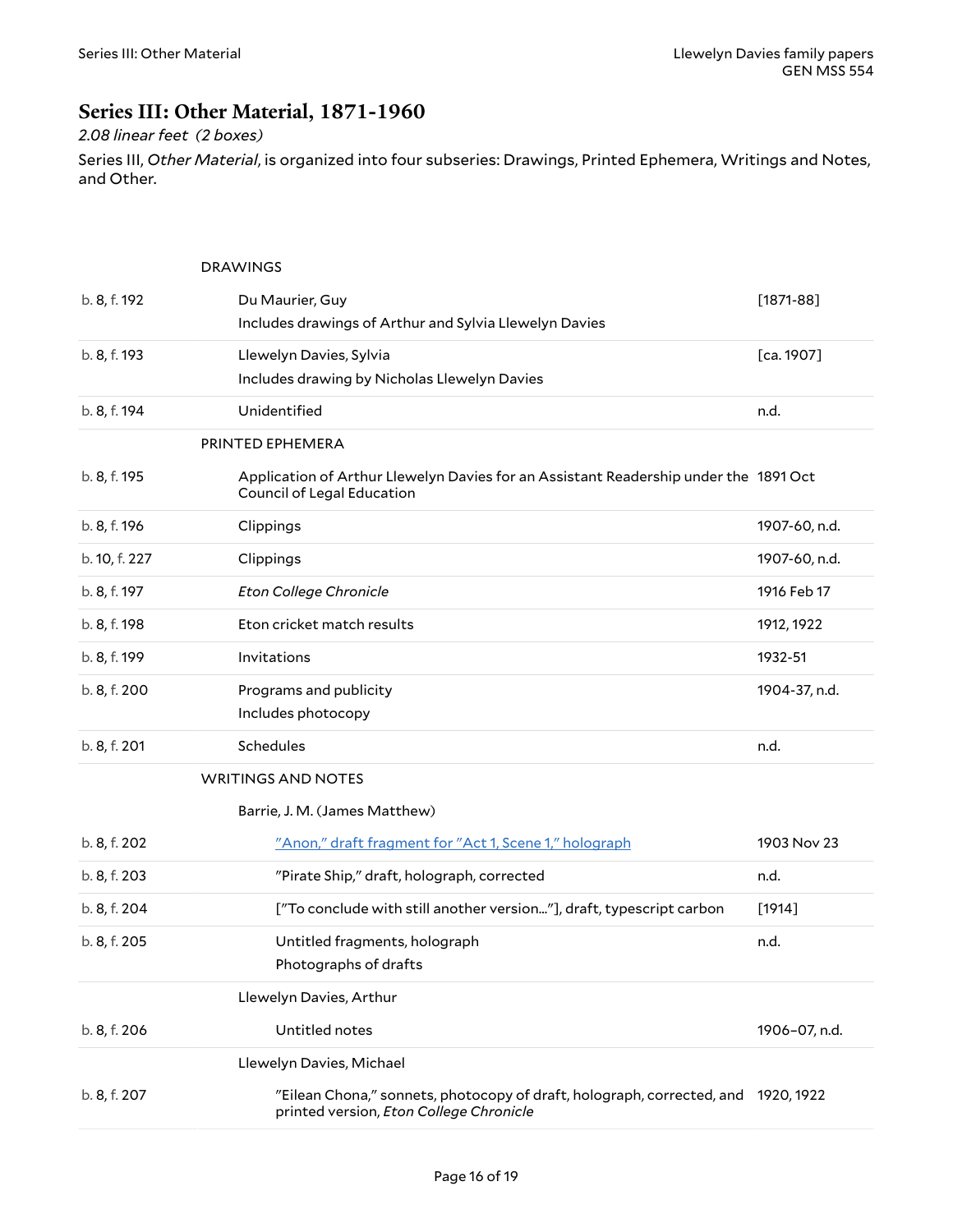#### <span id="page-16-0"></span>WRITINGS AND NOTES > Llewelyn Davies, Michael (continued)

<span id="page-16-2"></span><span id="page-16-1"></span>

| b. 8, f. 208  | "Reduction of Nico," report, typescript, corrected, photocopy                                                                                                                           | 1920 Apr 18       |
|---------------|-----------------------------------------------------------------------------------------------------------------------------------------------------------------------------------------|-------------------|
|               | [Llewelyn Davies, Nicholas?]                                                                                                                                                            |                   |
| b. 8, f. 209  | "The Dynamite King, Chapter II, The Deadman's Rock," typescript copy, n.d.<br>addressed to J. M. Barrie                                                                                 |                   |
| b. 8, f. 210  | Untitled drafts, holograph                                                                                                                                                              | 1945, n.d.        |
| b. 8, f. 211  | Unidentified<br>Includes draft, holograph, of "Ancient Ballad"                                                                                                                          |                   |
| <b>OTHER</b>  |                                                                                                                                                                                         |                   |
| b. 8, f. 212  | Agreement between J. M. Barrie and John Llewelyn Davies                                                                                                                                 | 1903 Dec 6        |
| b. 10, f. 228 | Certified Copy of an Entry of Birth for George Llewelyn Davies                                                                                                                          | 1945 Feb 19       |
| b. 10, f. 229 | Certified Copy of an Entry of Marriage between Peter Llewelyn Davies and<br>Margaret Leslie Hore-Ruthven                                                                                | 1932, 1939        |
| b. 8, f. 213  | "International Press Cuttings Unlimited"<br>[Transcriptions of clippings?]                                                                                                              | n.d.              |
| b. 8, f. 214  | Locks of Michael Llewelyn Davies' hair                                                                                                                                                  | [ca. 1902]        |
| b. 8, f. 215  | Lock of Nicholas Llewelyn Davies' hair and envelope                                                                                                                                     | n.d.              |
| b. 8, f. 216  | My Confession Book<br>Completed in manuscript by J.M. Barrie, George, Jack, and Michael Llewelyn<br>Davies, and others                                                                  | 1914, n.d.        |
| b. 8, f. 217  | Photocopy of "Plan of Ground Floor," N. 23, Camden Hills Square, Kensington 1907 Jul 18                                                                                                 |                   |
| b. 8, f. 218  | Querist's Album<br>Completed in manuscript by J.M. Barrie, George, Michael, and Nicolas<br>Llewelyn Davies, and others. With inscription: "To James M. Barrie on his<br>birthday, M.B." | $[ca. 1877-1911]$ |
| b. 8, f. 219  | Receipt from War Office                                                                                                                                                                 | $[1923?]$ Jan 2   |
| b. 8, f. 220  | "Record of Breaks" relating to "Billiards"                                                                                                                                              | 1912 Jan 13       |
| b. 8, f. 221  | "Souvenir from Killiecrankie"                                                                                                                                                           | 1913 Sep          |
| b. 8, f. 222  | St. Peter's School, Seaford, report for T. L. Davies                                                                                                                                    | 1934 Apr          |
| b. 8, f. 223  | Sylvia Llewelyn Davies' first will<br>Includes envelope with notes by J. M. Barrie                                                                                                      | [1907 May?]       |
| b. 8, f. 224  | Sylvia Llewelyn Davies' second will<br>Inscribed by J. M. Barrie                                                                                                                        | 1910 Aug          |
| b. 8, f. 225  | Sylvia Llewelyn Davies' second will transcribed by J. M. Barrie                                                                                                                         | 1911 Mar 24       |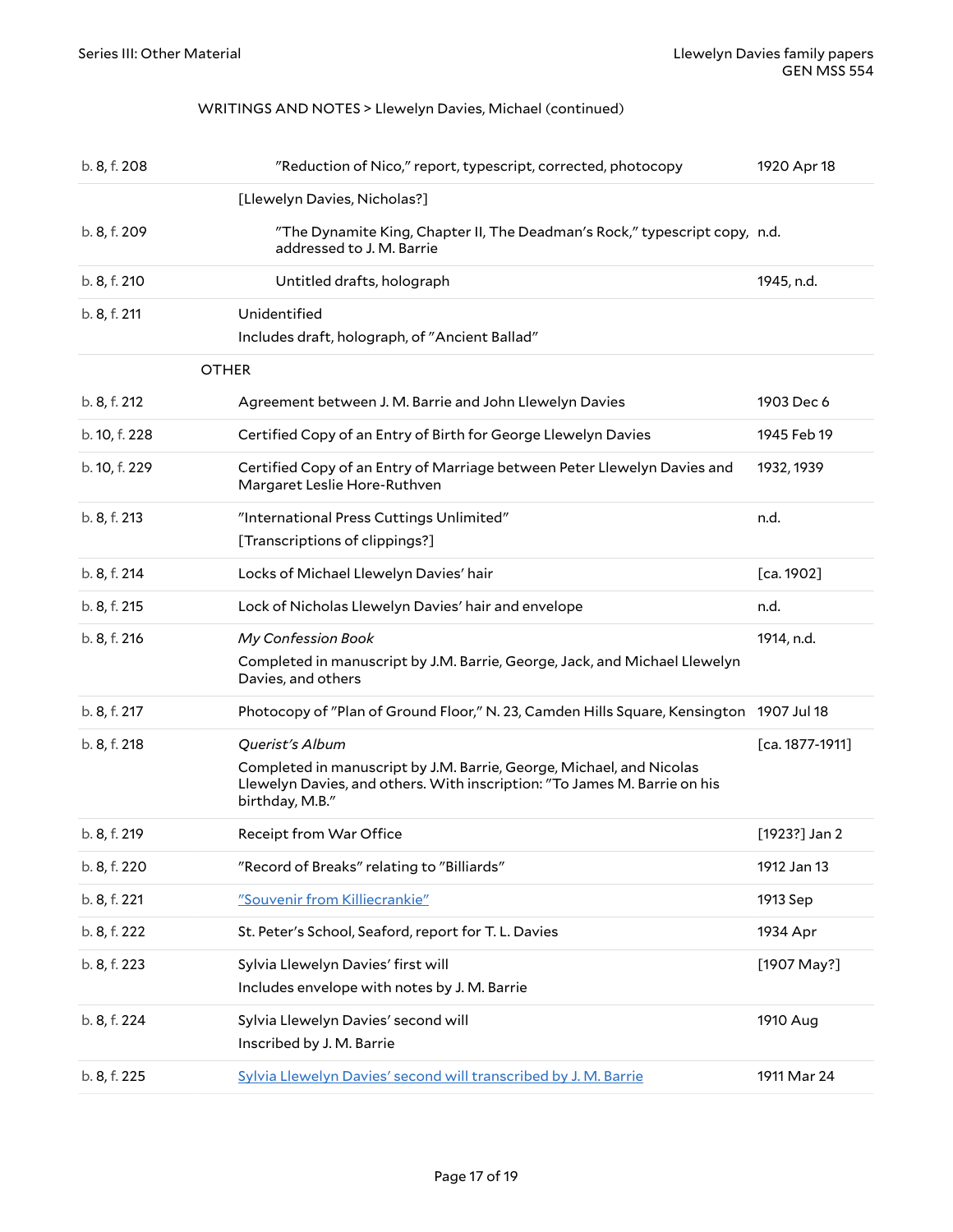# <span id="page-17-0"></span>**Restricted Fragile Papers**

### *0.21 linear feet (1 box)*

Restricted fragile material. Reference surrogates have been substituted in the main files. For further information consult the appropriate curator.

| b. 11, f. 230 | Box 1, folder 4                                                 |
|---------------|-----------------------------------------------------------------|
| b. 11, f. 231 | Box 1, folder 23<br>Telegram to R. H. Dundas [Box 1, folder 23] |
| b. 11, f. 232 | Box 2, folder 44                                                |
| b. 11, f. 233 | Box 2, folder 80                                                |
| b. 11, f. 234 | Box 8, folder 196                                               |